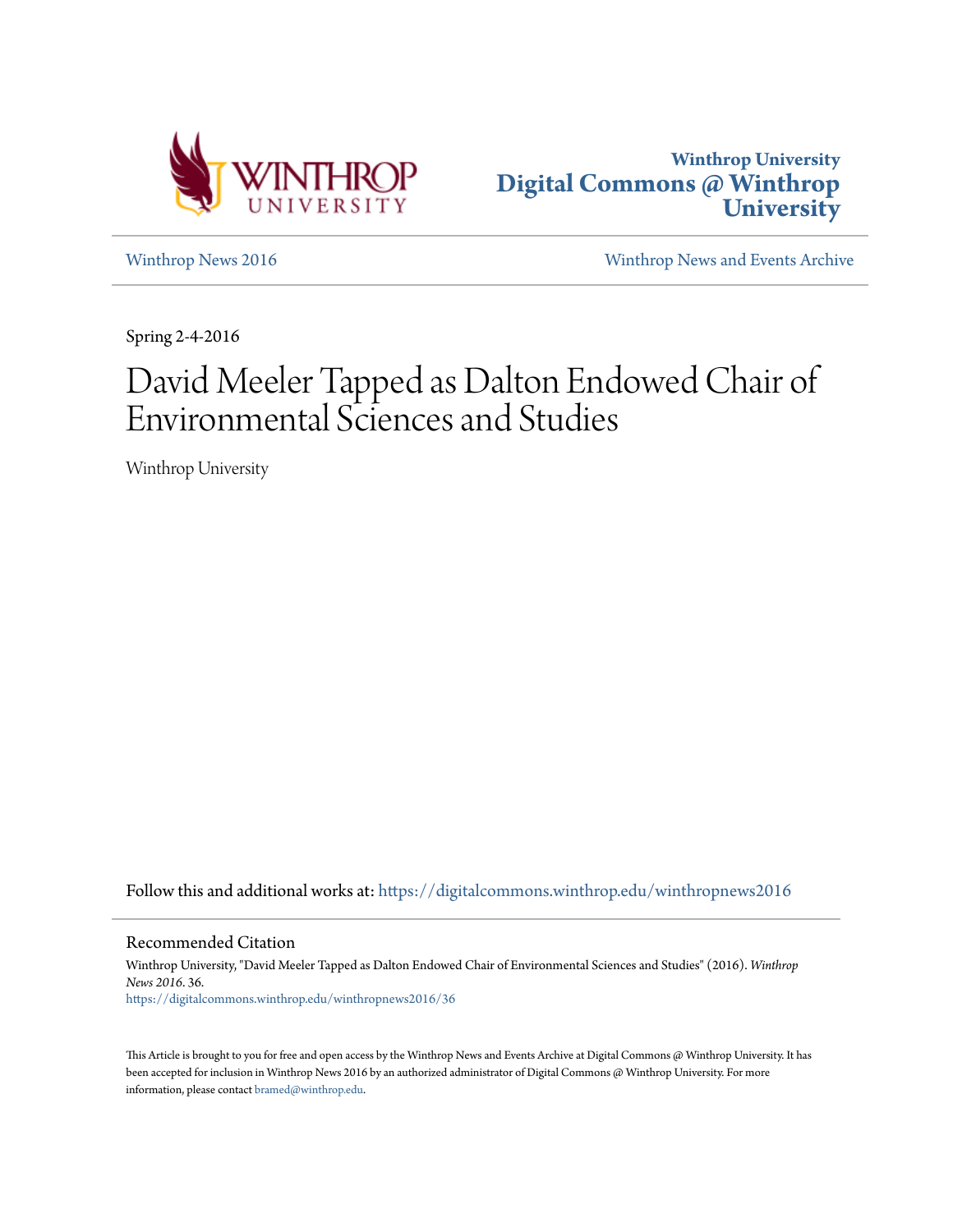

|  | <b>ABOU</b> |  |
|--|-------------|--|
|  |             |  |

02/04/2016

**ADMISSIONS & AID ACADEMICS STUDENT** 

**AFFAIRS ATHLETICS GIVING**

**C** SHARE

■ 验考...

All News

Archives

RSS News Feeds

Winthrop in the News

# **David Meeler Tapped as Dalton Endowed Chair of Environmental Sciences and Studies**

## **Quick Facts**

David Meeler is only the second faculty member to hold this position in its 13 years of existence.

**Winthrop's environmental program crosses** several disciplinary departments, something Meeler feels comfortable doing.



ROCK HILL, SOUTH CAROLINA – An associate professor of philosophy has been designated the **Dalton Endowed Chair of Environmental Sciences and Studies** at Winthrop University.

David Meeler is only the second faculty member to hold this position in its 13 years of existence. He is very knowledgeable about the university's environmental programs, having served on the initial search for the chair and on its coordinating committee.

David Meeler

"Dr. Meeler is a passionate, engaged professor and student advocate who is deeply committed to the environmental program," said **Karen Kedrowski**, dean of the College of Arts and Sciences. "Our students will thrive under his mentorship."

Winthrop's environmental program crosses several disciplinary departments, something Meeler feels comfortable doing. "I have participated in creating and delivering interdisciplinary courses such as bio-medical ethics, ethics and emerging technologies, business ethics and environmental ethics," he wrote in his application.

Meeler has a life-time commitment to improving the environment. "From my graduate-school years volunteering in wildlife rehabilitation and oil-spill response to my continuing commitment to environmental education, I have been dedicated to the ideals and values underlying the environmental sciences and environmental studies programs for all of my adult life," Meeler said.

He also directs the legal studies minor program in the **interdisciplinary studies department** so has gained valuable experience in that role.

"With all environmental majors required to gain proficiency in geographic information systems, new summer fellowship opportunities, and our continued commitment to promote undergraduate research, Winthrop's Environmental Sciences & Environmental Studies graduates will continue to be in demand," Meeler said.

The previous Dalton chair, **Geology Professor Marsha Bollinger**, stepped aside so she could concentrate on her growing responsibilities as chair of the Department of Interdisciplinary Studies. She was named the first **Dalton Chair** in 2002 and developed the program to offer two majors and two minors. The endowed chair was created by an alumnus, Harry Dalton and his wife, Becca.